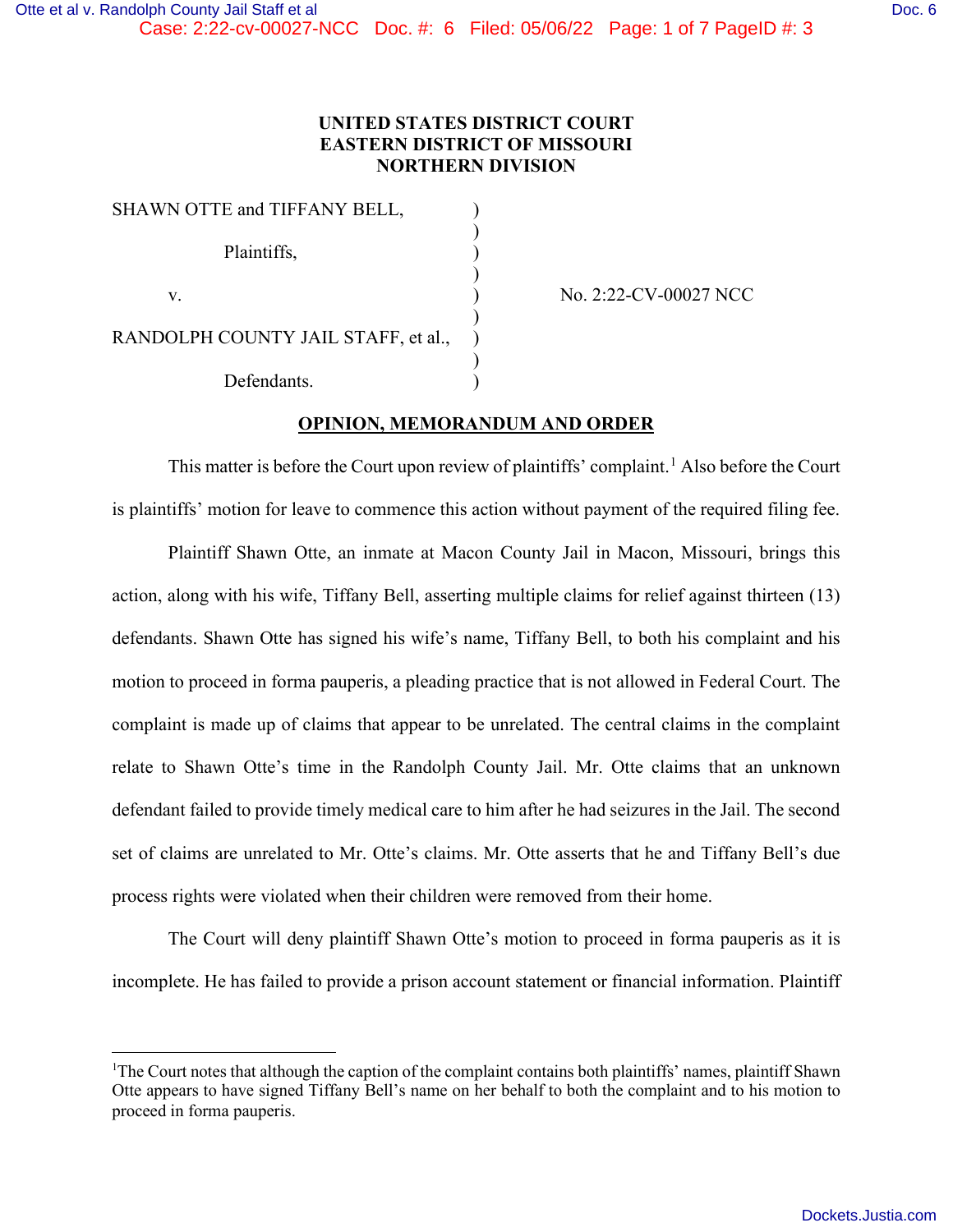#### Case: 2:22-cv-00027-NCC Doc. #: 6 Filed: 05/06/22 Page: 2 of 7 PageID #: 4

Shawn Otte will be required to file a new motion to proceed in forma pauperis and prison account statement within twenty-one (21) days or pay the full \$402 filing fee. Furthermore, after reviewing the complaint, the Court will order plaintiff Shawn Otte to amend his complaint within twenty-one (21) days of the date of this Memorandum and Order.

#### **Discussion**

As set forth above, plaintiff Shawn Otte, an incarcerated inmate in Macon County Jail, has filed a joint complaint, along with his wife, Tiffany Bell, in this action pursuant to 42 U.S.C. § 1983 against thirteen (13) defendants: (1) Randolph County Jail Staff; (2) Randolph County Sheriff Department; (3) Randolph County Sheriff Officer; (4) Randolph County Children Division; (5) Randolph County Prosecutor; (6) Judge James Cooksey; (7) Chandra Bankhead; (8) Stephanie Wehmeir; (9) Kevin Neese; (10) Mike Fusselman; (11) Kimberly Cook; (12) Melissa Connoley; and (13) Macon County Children Division. Plaintiff, Shawn Otte, appears to have signed his wife's name to both his motion to proceed in forma pauperis, as well as the complaint sent to the Federal Court from the Macon County Jail. However, Ms. Tiffany Bell has failed to file a separate motion to proceed in forma pauperis or sign her own name to the civil complaint form.

Pursuant to Federal Rule of Civil Procedure 11, every written pleading or motion must be signed "by a party personally if the party is unrepresented." Similarly, the local rules of this Court also require that all filings be signed by the party or the party's attorney. E.D. Mo. L.R. 2.01(A)(1). Because plaintiff Shawn Otte is proceeding pro se, he cannot represent his wife, Tiffany Bell, another pro se litigant in this action. *See* 28 U.S.C. § 1654 (stating that in all United States courts, "the parties may plead and conduct their own cases personally or by counsel"); *Jones ex rel. Jones v. Correctional Medical Services, Inc.,* 401 F.3d 950, 952 (8th Cir. 2005) (stating that "a nonattorney…may not engage in the practice of law on behalf of others"); *Iannaccone v. Law*, 142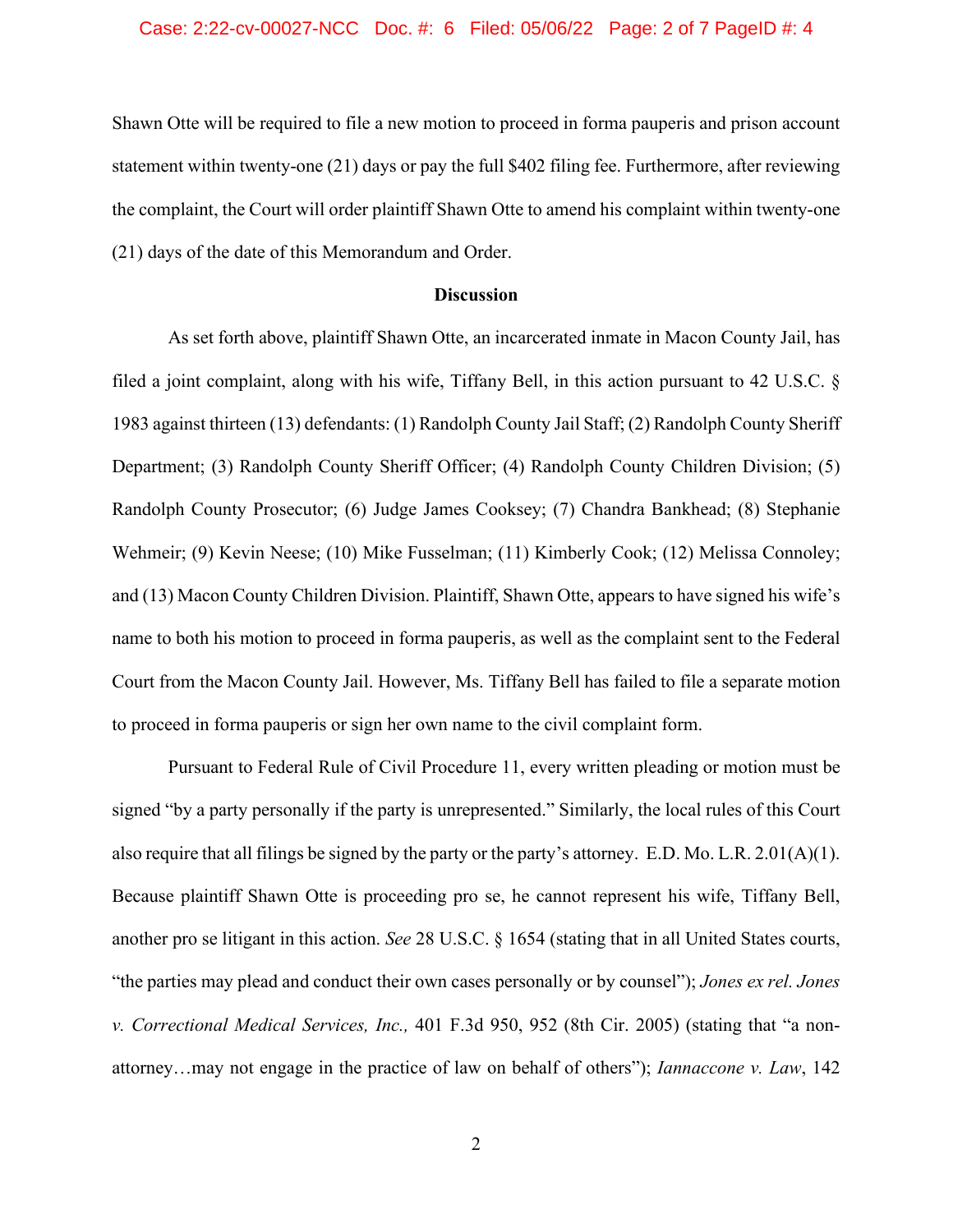#### Case: 2:22-cv-00027-NCC Doc. #: 6 Filed: 05/06/22 Page: 3 of 7 PageID #: 5

F.3d 553, 558 (2nd Cir. 1998) (stating that "because pro se means to appear for one's self, a person may not appear on another's behalf in the other's cause…A person must be litigating an interest personal to him"). As a result, plaintiff Tiffany Bell will be stricken from this action. Tiffany Bell may, of course, file her own complaint in Federal Court, along with her own motion to proceed in form pauperis, if she wishes to pursue her own claims.

As noted above, plaintiff Shawn Otte's complaint contains unrelated claims. He appears to be complaining of a delay in medical care at the Randolph County Jail. Specifically, he claims that he did not receive immediate care when he suffered from seizures in the Randolph County Jail. However, he has failed to specifically identify the particular defendants who he believes failed to provide him care at the Randolph County Jail, which is required in order to state a claim under 42 U.S.C. § 1983. *See Madewell v. Roberts*, 909 F.2d 1203, 1208 (8th Cir. 1990) (stating that § 1983 liability "requires a causal link to, and direct responsibility for, the deprivation of rights"). It is not enough for plaintiff to refer to a group of defendants and make general allegations against them. Instead, plaintiff must explain the role of each defendant so that each defendant will have notice of what he or she is accused of doing or failing to do. *See Topchian v. JPMorgan Chase Bank, N.A.*, 760 F.3d 843, 848 (8th Cir. 2014) (stating that the essential function of a complaint "is to give the opposing party fair notice of the nature and basis or grounds for a claim.").

Plaintiff also alleges in his complaint that his children were taken away from him without due process. However, he once again fails to personally identify the individuals responsible for the purported constitutional violations. Additionally, because his medical care claims in the Randolph County Jail are unrelated to his child custody claims, they cannot be brought within the same lawsuit. *See* Fed.R.Civ.P.20(a)(2). Thus, plaintiff will be required to file an amended complaint setting forth just one set of his claims. Because this action has been filed as a prisoner action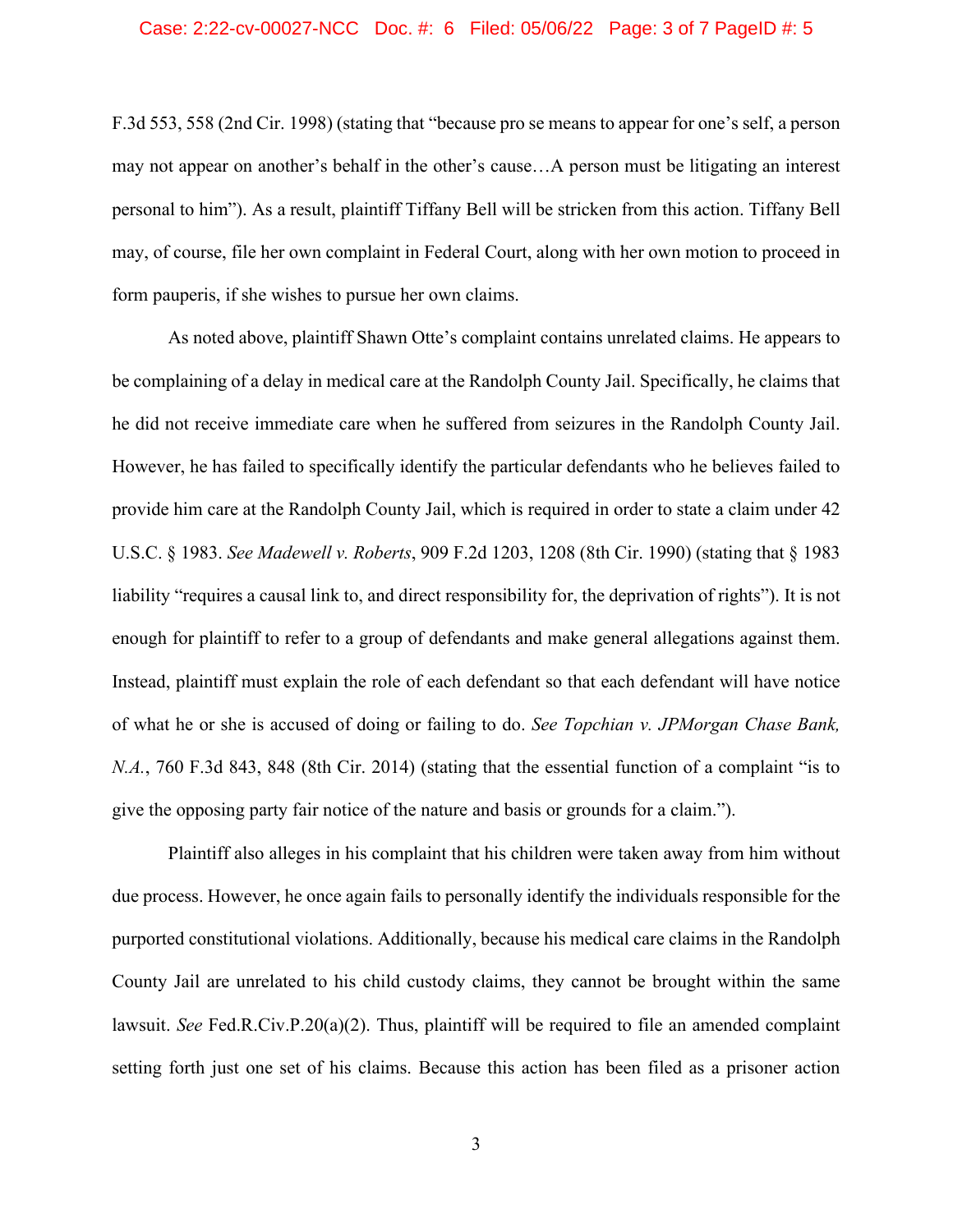brought pursuant to 42 U.S.C. § 1983, the Court will instruct plaintiff as to the filing of his medical claims at the Randolph County Jail. If plaintiff wishes to bring his child custody claims in a separate lawsuit, he may do so.

### **Instructions for Filing an Amended Complaint**

Plaintiff is advised that the filing of an amended complaint containing his medical care claims relative to the Randolph County Jail defendant(s) **completely replaces** the original complaint and all supplements, and so it must include all claims plaintiff wishes to bring. *See In re Wireless Tel. Fed. Cost Recovery Fees Litig.*, 396 F.3d 922, 928 (8th Cir. 2005) ("It is wellestablished that an amended complaint supersedes an original complaint and renders the original complaint without legal effect"). Any claims from the original complaint or any supplements that are not included in the amended complaint will be deemed abandoned and will not be considered. *Id*. Plaintiff must **type or neatly print** the amended complaint on the Court-provided prisoner civil rights complaint form, and the amended complaint must comply with the Federal Rules of Civil Procedure. *See* E.D. Mo. L.R. 2.06(A).

The Federal Rules of Civil Procedure require litigants to formulate their pleadings in an organized and comprehensible manner. Even self-represented litigants are obligated to abide by the Federal Rules of Civil Procedure and to plead specific facts as to each named defendant. *See U.S. v. Wilkes*, 20 F.3d 651, 653 (5th Cir. 1994). Plaintiff is required to set out his alleged claims in a simple, concise, and direct manner, and also the facts supporting his claims as to each named defendant. *See* Fed. R. Civ. P. 8(a)(2) (complaint should contain short and plain statement of claims);  $8(d)(1)$  (each claim shall be simple, concise, and direct);  $10(b)$  (parties are to separate their claims within their pleadings and the contents of which shall be limited as far as practicable to a single set of circumstances). Plaintiff should fill out the complaint form in its entirety.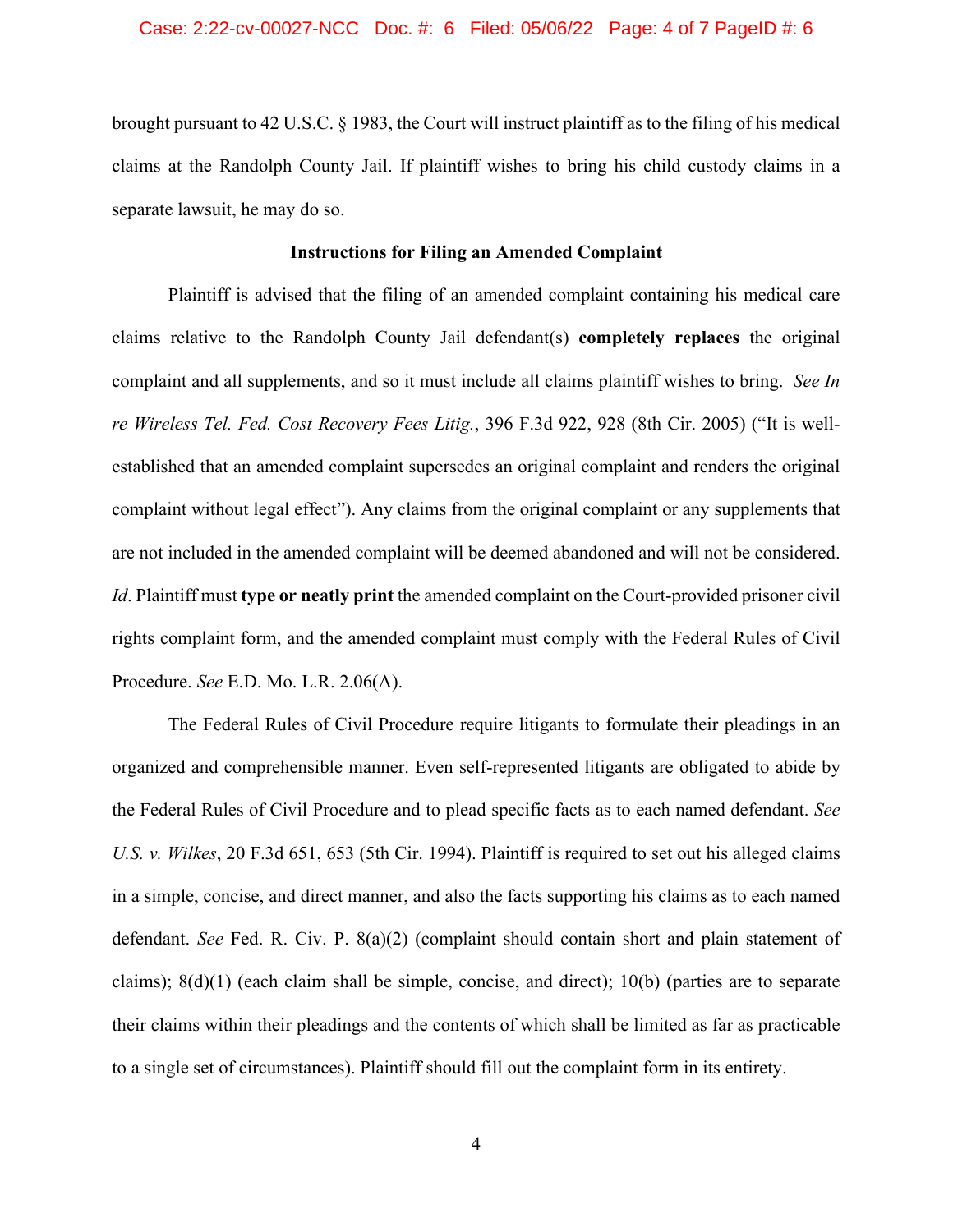#### Case: 2:22-cv-00027-NCC Doc. #: 6 Filed: 05/06/22 Page: 5 of 7 PageID #: 7

In the "Caption" section of the complaint form, plaintiff must state the first and last name, to the extent he knows it, of the defendant or defendants he wants to sue relative to his medical care claims at the Randolph County Jail. *See* Fed. R. Civ. P. 10(a) ("The title of the complaint must name all the parties"). If there is not enough room in the caption, plaintiff may add additional sheets of paper. However, all the defendants must be clearly listed. Plaintiff should also indicate whether he intends to sue each defendant in his or her individual capacity, official capacity, or both. Plaintiff should avoid naming anyone as a defendant unless that person is directly related to his claim(s).

In the "Statement of Claim" section, plaintiff should begin by writing a defendant's name. In separate, numbered paragraphs under that name, plaintiff should write the specific facts supporting his claim or claims against that defendant. If plaintiff is suing more than one defendant, he should proceed in the same manner with each one, separately writing each individual defendant's name and, under that name, in numbered paragraphs, the factual allegations supporting his claim or claims against that defendant. Plaintiff should only include claims that arise out of the same transaction or occurrence, or simply put, claims that are related to each other. *See* Fed. R. Civ. P.  $20(a)(2)$ . Alternatively, plaintiff may choose a single defendant, and set forth as many claims as he has against him or her. *See* Fed. R. Civ. P. 18(a). Plaintiff's failure to make specific factual allegations against any defendant will result in that defendant's dismissal. Furthermore, the Court emphasizes that the "Statement of Claim" requires more than "labels and conclusions or a formulaic recitation of the elements of a cause of action." *See Neubauer v. FedEx Corp.*, 849 F.3d 400, 404 (8th Cir. 2017).

Plaintiff is advised that it insufficient to refer to a group of defendants and conclude that they committed wrongdoing. Instead, plaintiff must plead facts showing how each defendant was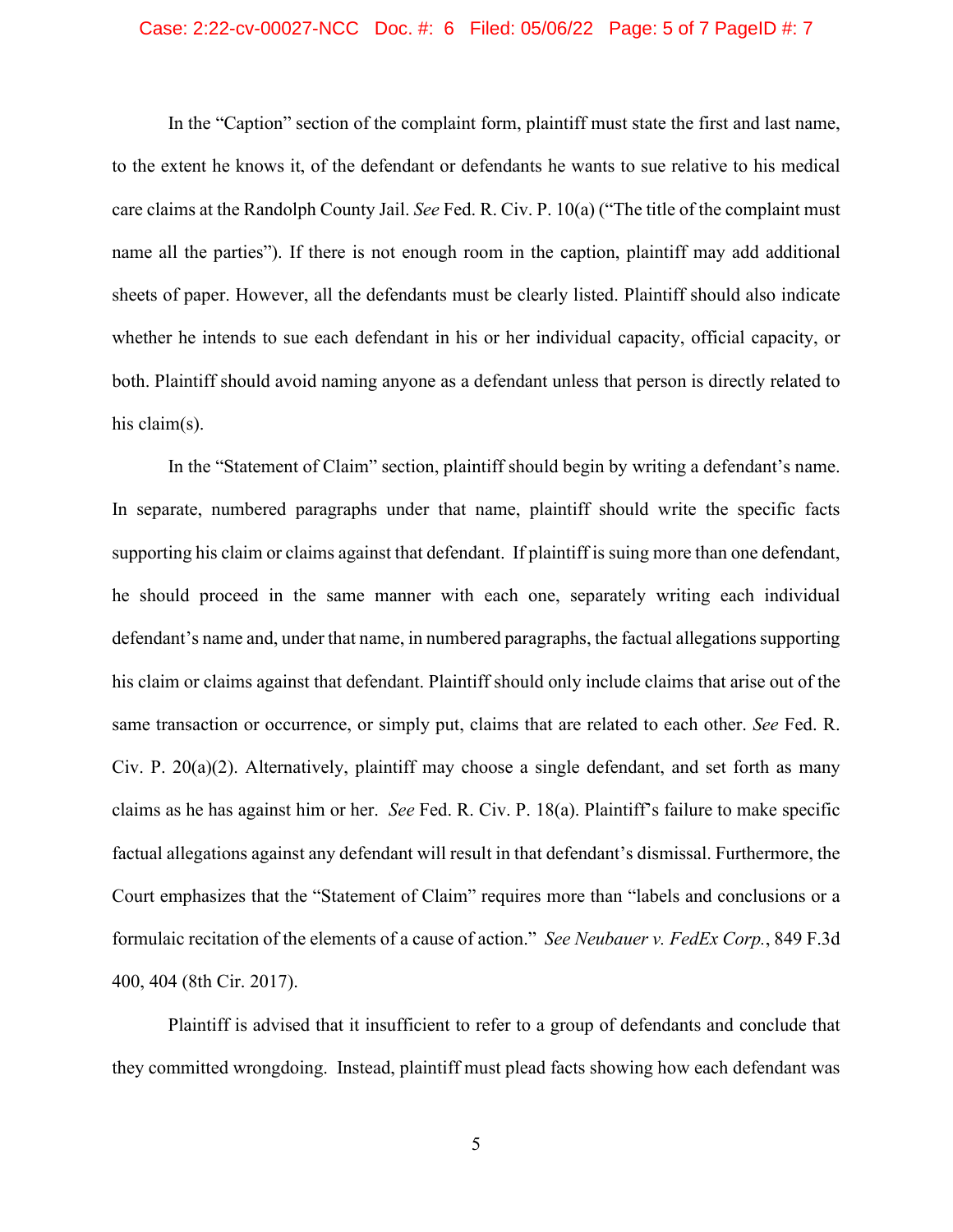#### Case: 2:22-cv-00027-NCC Doc. #: 6 Filed: 05/06/22 Page: 6 of 7 PageID #: 8

directly involved in and personally responsible for the alleged injury. *See Madewell v. Roberts*, 909 F.2d 1203, 1208 (8th Cir. 1990) (liability under § 1983 requires a causal link to, and direct responsibility for, the alleged deprivation of rights); *Martin v. Sargent*, 780 F.2d 1334, 1338 (8th Cir. 1985) (claim not cognizable under § 1983 where plaintiff failed to allege defendant was personally involved in and directly responsible for incidents that injured him).

If plaintiff fails to file an amended complaint on a Court-provided form relative to his medical care claims at the Randolph County Jail, as well as a motion to proceed in forma pauperis and a prison account statement, within twenty-one (21) days in accordance with the instructions set forth herein, the Court may dismiss this action without prejudice and without further notice to plaintiff.

Accordingly,

**IT IS HEREBY ORDERED** that, plaintiff's motion to proceed in forma pauperis [ECF No. 2] is **DENIED WITHOUT PREJUDICE as it is incomplete**.

**IT IS FURTHER ORDERED** that plaintiff Tiffany Bell is **STRICKEN** from this action.

**IT IS FURTHER ORDERED** that Clerk of Court shall mail to plaintiff two copies of the Court's Prisoner Civil Rights Complaint forms and Motion to Proceed in Forma Pauperis – Prisoner Cases forms.

**IT IS FURTHER ORDERED** that that, within **twenty-one (21) days** of the date of this Order, plaintiff shall file an amended complaint on the Court-provided form and in compliance with the Court's instructions.

**IT IS FURTHER ORDERED** that that, within **twenty-one (21) days** of the date of this Order, plaintiff shall either pay the \$402 filing fee or submit a motion to proceed in forma pauperis on the Court-provided form. If plaintiff files a motion to proceed in forma pauperis, he shall also